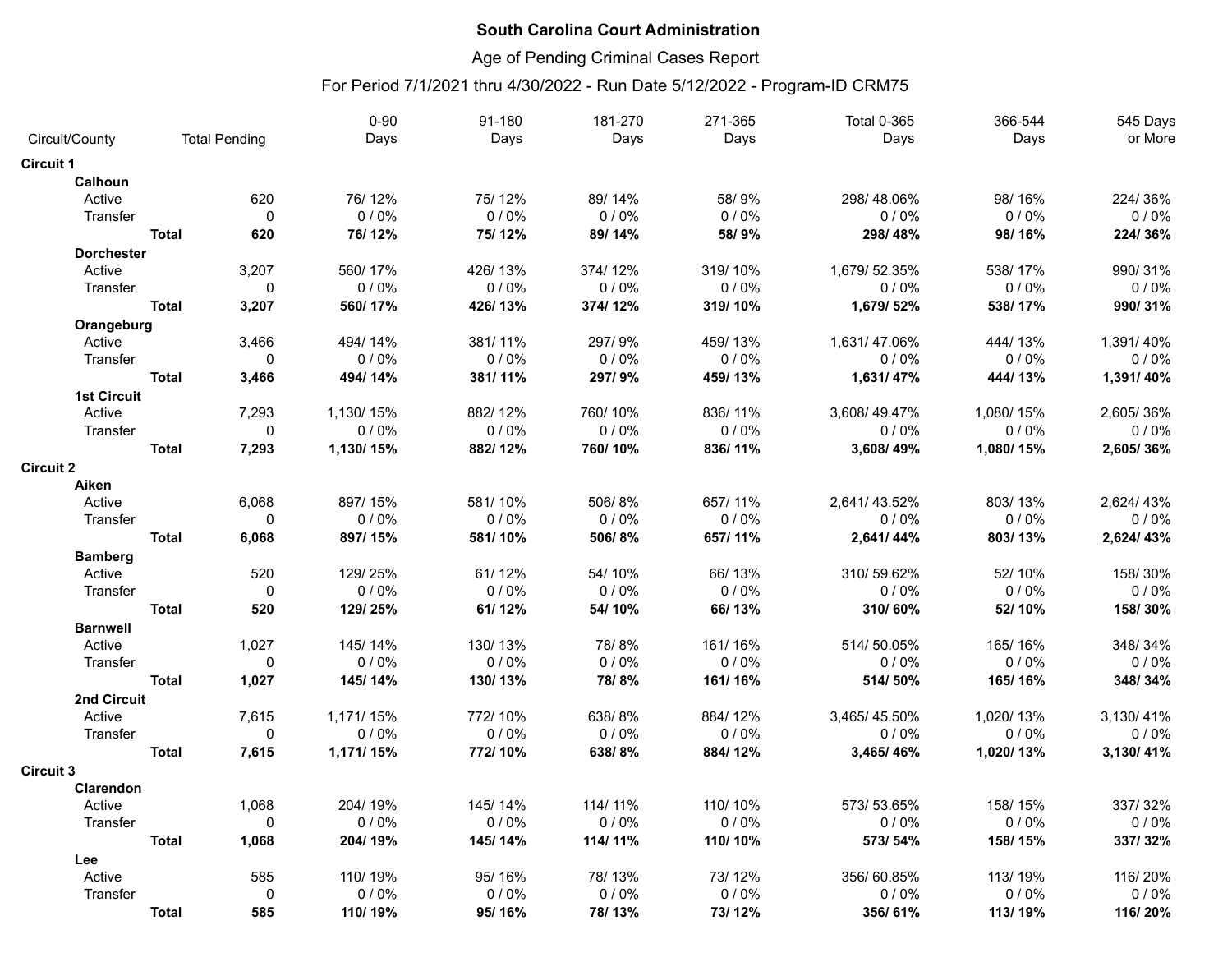# Age of Pending Criminal Cases Report

|                             |              |                      | $0 - 90$  | 91-180    | 181-270   | 271-365   | <b>Total 0-365</b> | 366-544   | 545 Days  |
|-----------------------------|--------------|----------------------|-----------|-----------|-----------|-----------|--------------------|-----------|-----------|
| Circuit/County              |              | <b>Total Pending</b> | Days      | Days      | Days      | Days      | Days               | Days      | or More   |
| <b>Circuit 3</b>            |              |                      |           |           |           |           |                    |           |           |
| <b>Sumter</b>               |              |                      |           |           |           |           |                    |           |           |
| Active                      |              | 5,249                | 738/14%   | 531/10%   | 399/8%    | 466/9%    | 2,134/40.66%       | 797/15%   | 2,318/44% |
| Transfer                    |              | $\Omega$             | 0/0%      | 0/0%      | 0/0%      | 0/0%      | 0/0%               | 0/0%      | 0/0%      |
|                             | <b>Total</b> | 5,249                | 738/14%   | 531/10%   | 399/8%    | 466/9%    | 2,134/41%          | 797/15%   | 2,318/44% |
| Williamsburg                |              |                      |           |           |           |           |                    |           |           |
| Active                      |              | 655                  | 115/18%   | 101/15%   | 73/11%    | 77/12%    | 366/55.88%         | 71/11%    | 218/33%   |
| Transfer                    |              | $\mathbf 0$          | 0/0%      | 0/0%      | 0/0%      | 0/0%      | 0/0%               | 0/0%      | $0/0\%$   |
|                             | <b>Total</b> | 655                  | 115/18%   | 101/15%   | 73/11%    | 77/12%    | 366/56%            | 71/11%    | 218/33%   |
| 3rd Circuit                 |              |                      |           |           |           |           |                    |           |           |
| Active                      |              | 7,557                | 1,167/15% | 872/12%   | 664/9%    | 726/10%   | 3,429/45.38%       | 1,139/15% | 2,989/40% |
| Transfer                    |              | $\mathbf 0$          | 0/0%      | 0/0%      | 0/0%      | 0/0%      | 0/0%               | 0/0%      | 0/0%      |
|                             | <b>Total</b> | 7,557                | 1,167/15% | 872/12%   | 664/9%    | 726/10%   | 3,429/45%          | 1,139/15% | 2,989/40% |
| <b>Circuit 4</b>            |              |                      |           |           |           |           |                    |           |           |
| Chesterfield                |              |                      |           |           |           |           |                    |           |           |
| Active                      |              | 3,133                | 469/15%   | 253/8%    | 251/8%    | 331/11%   | 1,304/41.62%       | 494/16%   | 1,335/43% |
| Transfer                    |              | $\mathbf 0$          | 0/0%      | 0/0%      | 0/0%      | 0/0%      | 0/0%               | 0/0%      | 0/0%      |
|                             | <b>Total</b> | 3,133                | 469/15%   | 253/8%    | 251/8%    | 331/11%   | 1,304/42%          | 494/16%   | 1,335/43% |
|                             |              |                      |           |           |           |           |                    |           |           |
| <b>Darlington</b><br>Active |              | 3,379                | 507/15%   | 342/10%   | 298/9%    | 288/9%    | 1,435/42.47%       | 540/16%   | 1,404/42% |
| Transfer                    |              | $\Omega$             | 0/0%      | 0/0%      | 0/0%      | 0/0%      | 0/0%               | 0/0%      | 0/0%      |
|                             | <b>Total</b> | 3,379                | 507/15%   |           | 298/9%    | 288/9%    | 1,435/42%          | 540/16%   | 1,404/42% |
|                             |              |                      |           | 342/10%   |           |           |                    |           |           |
| <b>Dillon</b>               |              |                      |           |           |           |           |                    |           |           |
| Active                      |              | 1,241                | 348/28%   | 170/14%   | 129/10%   | 119/10%   | 766/61.72%         | 156/13%   | 319/26%   |
| Transfer                    |              | $\mathbf 0$          | 0/0%      | 0/0%      | 0/0%      | 0/0%      | 0/0%               | 0/0%      | 0/0%      |
|                             | <b>Total</b> | 1,241                | 348/28%   | 170/14%   | 129/10%   | 119/10%   | 766/62%            | 156/13%   | 319/26%   |
| <b>Marlboro</b>             |              |                      |           |           |           |           |                    |           |           |
| Active                      |              | 1,036                | 163/16%   | 93/9%     | 60/6%     | 122/12%   | 438/42.28%         | 203/20%   | 395/38%   |
| Transfer                    |              | $\mathbf 0$          | 0/0%      | 0/0%      | 0/0%      | 0/0%      | 0/0%               | 0/0%      | $0/0\%$   |
|                             | <b>Total</b> | 1,036                | 163/16%   | 93/9%     | 60/6%     | 122/12%   | 438/42%            | 203/20%   | 395/38%   |
| 4th circuit                 |              |                      |           |           |           |           |                    |           |           |
| Active                      |              | 8,789                | 1,487/17% | 858/10%   | 738/8%    | 860/10%   | 3,943/44.86%       | 1,393/16% | 3,453/39% |
| Transfer                    |              | $\Omega$             | 0/0%      | 0/0%      | 0/0%      | 0/0%      | 0/0%               | 0/0%      | 0/0%      |
|                             | <b>Total</b> | 8,789                | 1,487/17% | 858/10%   | 738/8%    | 860/10%   | 3,943/45%          | 1,393/16% | 3,453/39% |
| <b>Circuit 5</b>            |              |                      |           |           |           |           |                    |           |           |
| Kershaw                     |              |                      |           |           |           |           |                    |           |           |
| Active                      |              | 4,268                | 430/10%   | 276/6%    | 388/9%    | 323/8%    | 1,417/33.20%       | 659/15%   | 2,192/51% |
| Transfer                    |              | $\mathbf{1}$         | 0/0%      | 0/0%      | 0/0%      | 0/0%      | 0/0%               | 0/0%      | 1/100%    |
|                             | <b>Total</b> | 4,269                | 430/10%   | 276/6%    | 388/9%    | 323/8%    | 1,417/33%          | 659/15%   | 2,193/51% |
| <b>Richland</b>             |              |                      |           |           |           |           |                    |           |           |
| Active                      |              | 15,886               | 2,114/13% | 1,589/10% | 1,654/10% | 1,678/11% | 7,035/44.28%       | 2,323/15% | 6,528/41% |
| Transfer                    |              | $\mathbf 0$          | 0/0%      | 0/0%      | 0/0%      | 0/0%      | 0/0%               | 0/0%      | $0/0\%$   |
|                             | <b>Total</b> | 15,886               | 2,114/13% | 1,589/10% | 1,654/10% | 1,678/11% | 7,035/44%          | 2,323/15% | 6,528/41% |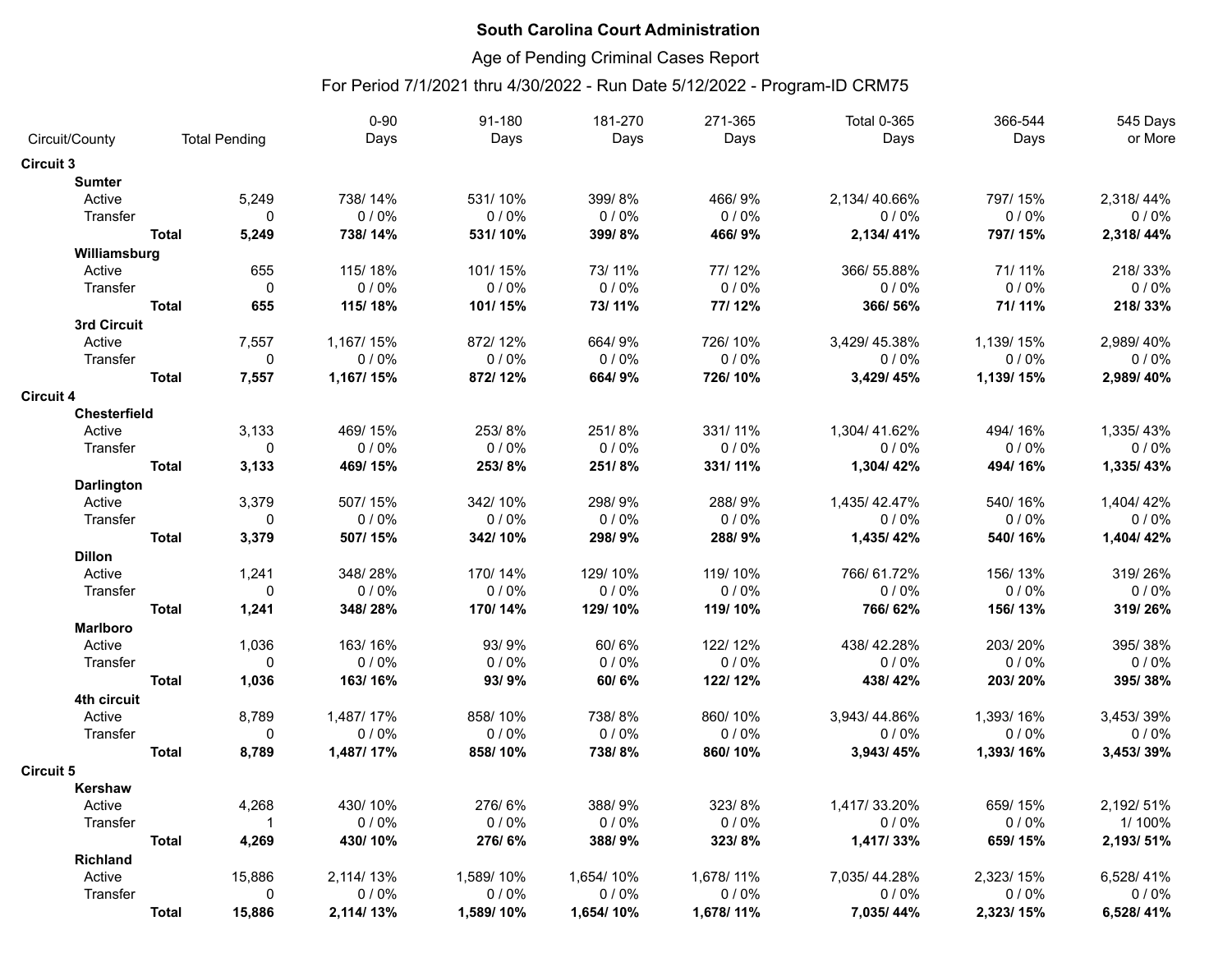# Age of Pending Criminal Cases Report

|                  |              |                      | $0 - 90$  | 91-180    | 181-270   | 271-365   | <b>Total 0-365</b> | 366-544   | 545 Days  |
|------------------|--------------|----------------------|-----------|-----------|-----------|-----------|--------------------|-----------|-----------|
| Circuit/County   |              | <b>Total Pending</b> | Days      | Days      | Days      | Days      | Days               | Days      | or More   |
| <b>Circuit 5</b> |              |                      |           |           |           |           |                    |           |           |
| 5th circuit      |              |                      |           |           |           |           |                    |           |           |
| Active           |              | 20,154               | 2,544/13% | 1,865/9%  | 2,042/10% | 2,001/10% | 8,452/41.94%       | 2,982/15% | 8,720/43% |
| Transfer         |              | $\mathbf 1$          | 0/0%      | 0/0%      | 0/0%      | 0/0%      | 0/0%               | 0/0%      | 1/100%    |
|                  | <b>Total</b> | 20,155               | 2,544/13% | 1,865/9%  | 2,042/10% | 2,001/10% | 8,452/42%          | 2,982/15% | 8,721/43% |
| <b>Circuit 6</b> |              |                      |           |           |           |           |                    |           |           |
| <b>Chester</b>   |              |                      |           |           |           |           |                    |           |           |
| Active           |              | 1,528                | 158/10%   | 189/12%   | 139/9%    | 176/12%   | 662/43.32%         | 340/22%   | 526/34%   |
| Transfer         |              | $\Omega$             | $0/0\%$   | 0/0%      | 0/0%      | 0/0%      | 0/0%               | $0/0\%$   | 0/0%      |
|                  | <b>Total</b> | 1,528                | 158/10%   | 189/12%   | 139/9%    | 176/12%   | 662/43%            | 340/22%   | 526/34%   |
| <b>Fairfield</b> |              |                      |           |           |           |           |                    |           |           |
| Active           |              | 647                  | 151/23%   | 98/15%    | 102/16%   | 81/13%    | 432/66.77%         | 104/16%   | 111/17%   |
| Transfer         |              | 0                    | 0/0%      | 0/0%      | 0/0%      | 0/0%      | $0/0\%$            | $0/0\%$   | $0/0\%$   |
|                  | <b>Total</b> | 647                  | 151/23%   | 98/15%    | 102/16%   | 81/13%    | 432/67%            | 104/16%   | 111/17%   |
| Lancaster        |              |                      |           |           |           |           |                    |           |           |
| Active           |              | 5,569                | 644/12%   | 498/9%    | 468/8%    | 664/12%   | 2,274/40.83%       | 804/14%   | 2,491/45% |
| Transfer         |              | $\Omega$             | 0/0%      | 0/0%      | 0/0%      | 0/0%      | $0/0\%$            | 0/0%      | 0/0%      |
|                  | <b>Total</b> | 5,569                | 644/12%   | 498/9%    | 468/8%    | 664/12%   | 2,274/41%          | 804/14%   | 2,491/45% |
| 6th circuit      |              |                      |           |           |           |           |                    |           |           |
| Active           |              | 7,744                | 953/12%   | 785/10%   | 709/9%    | 921/12%   | 3,368/43.49%       | 1,248/16% | 3,128/40% |
| Transfer         |              | $\mathbf 0$          | 0/0%      | 0/0%      | 0/0%      | 0/0%      | 0/0%               | 0/0%      | 0/0%      |
|                  | <b>Total</b> | 7,744                | 953/12%   | 785/10%   | 709/9%    | 921/12%   | 3,368/43%          | 1,248/16% | 3,128/40% |
| <b>Circuit 7</b> |              |                      |           |           |           |           |                    |           |           |
| <b>Cherokee</b>  |              |                      |           |           |           |           |                    |           |           |
| Active           |              | 2,824                | 594/21%   | 357/13%   | 350/12%   | 292/10%   | 1,593/56.41%       | 448/16%   | 783/28%   |
| Transfer         |              | $\Omega$             | 0/0%      | 0/0%      | 0/0%      | 0/0%      | 0/0%               | 0/0%      | 0/0%      |
|                  | <b>Total</b> | 2,824                | 594/21%   | 357/13%   | 350/12%   | 292/10%   | 1,593/56%          | 448/16%   | 783/28%   |
| Spartanburg      |              |                      |           |           |           |           |                    |           |           |
| Active           |              | 9,933                | 2,035/20% | 1,337/13% | 1,217/12% | 1,137/11% | 5,726/57.65%       | 1,630/16% | 2,577/26% |
| Transfer         |              | $\Omega$             | 0/0%      | 0/0%      | 0/0%      | 0/0%      | 0/0%               | 0/0%      | 0/0%      |
|                  | <b>Total</b> | 9,933                | 2,035/20% | 1,337/13% | 1,217/12% | 1,137/11% | 5,726/58%          | 1,630/16% | 2,577/26% |
| 7th circuit      |              |                      |           |           |           |           |                    |           |           |
| Active           |              | 12,757               | 2,629/21% | 1,694/13% | 1,567/12% | 1,429/11% | 7,319/57.37%       | 2,078/16% | 3,360/26% |
| Transfer         |              | 0                    | 0/0%      | 0/0%      | 0/0%      | 0/0%      | 0/0%               | 0/0%      | 0/0%      |
|                  | <b>Total</b> | 12,757               | 2,629/21% | 1,694/13% | 1,567/12% | 1,429/11% | 7,319/57%          | 2,078/16% | 3,360/26% |
| <b>Circuit 8</b> |              |                      |           |           |           |           |                    |           |           |
| <b>Abbeville</b> |              |                      |           |           |           |           |                    |           |           |
| Active           |              | 1,000                | 275/28%   | 168/17%   | 86/9%     | 116/12%   | 645/64.50%         | 221/22%   | 134/13%   |
| Transfer         |              | $\Omega$             | 0/0%      | 0/0%      | 0/0%      | 0/0%      | 0/0%               | $0/0\%$   | 0/0%      |
|                  | Total        | 1,000                | 275/28%   | 168/17%   | 86/9%     | 116/12%   | 645/65%            | 221/22%   | 134/13%   |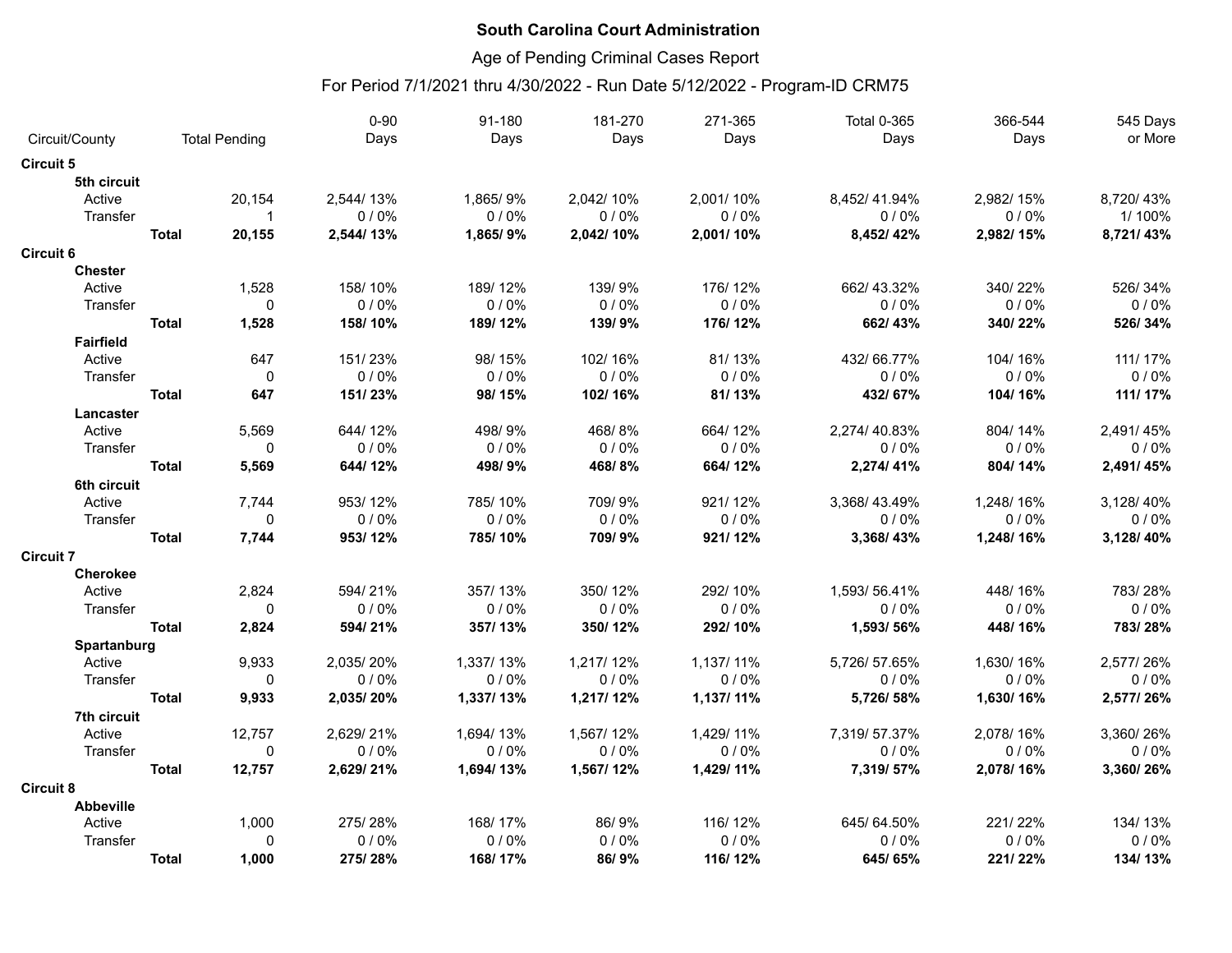# Age of Pending Criminal Cases Report

|                           |                      |              | $0 - 90$  | 91-180    | 181-270   | 271-365   | <b>Total 0-365</b> | 366-544   | 545 Days  |
|---------------------------|----------------------|--------------|-----------|-----------|-----------|-----------|--------------------|-----------|-----------|
| Circuit/County            | <b>Total Pending</b> |              | Days      | Days      | Days      | Days      | Days               | Days      | or More   |
| <b>Circuit 8</b>          |                      |              |           |           |           |           |                    |           |           |
| Greenwood                 |                      |              |           |           |           |           |                    |           |           |
| Active                    |                      | 5,021        | 752/15%   | 675/13%   | 521/10%   | 545/11%   | 2,493/49.65%       | 867/17%   | 1,661/33% |
| Transfer                  |                      | $\mathbf{0}$ | 0/0%      | 0/0%      | 0/0%      | 0/0%      | 0/0%               | 0/0%      | 0/0%      |
|                           | <b>Total</b>         | 5,021        | 752/15%   | 675/13%   | 521/10%   | 545/11%   | 2,493/50%          | 867/17%   | 1,661/33% |
| Laurens                   |                      |              |           |           |           |           |                    |           |           |
| Active                    |                      | 5,776        | 554/10%   | 513/9%    | 400/7%    | 678/12%   | 2,145/37.14%       | 1,113/19% | 2,518/44% |
| Transfer                  |                      | $\mathbf 0$  | 0/0%      | 0/0%      | 0/0%      | 0/0%      | 0/0%               | 0/0%      | 0/0%      |
|                           | <b>Total</b>         | 5,776        | 554/10%   | 513/9%    | 400/7%    | 678/12%   | 2,145/37%          | 1,113/19% | 2,518/44% |
| <b>Newberry</b>           |                      |              |           |           |           |           |                    |           |           |
| Active                    |                      | 1,426        | 259/18%   | 199/14%   | 169/12%   | 165/12%   | 792/55.54%         | 294/21%   | 340/24%   |
| Transfer                  |                      | $\mathbf 0$  | 0/0%      | 0/0%      | 0/0%      | 0/0%      | 0/0%               | 0/0%      | 0/0%      |
|                           | <b>Total</b>         | 1,426        | 259/18%   | 199/14%   | 169/12%   | 165/12%   | 792/56%            | 294/21%   | 340/24%   |
| 8th circuit               |                      |              |           |           |           |           |                    |           |           |
| Active                    |                      | 13,223       | 1,840/14% | 1,555/12% | 1,176/9%  | 1,504/11% | 6,075/45.94%       | 2,495/19% | 4,653/35% |
| Transfer                  |                      | $\mathbf 0$  | 0/0%      | 0/0%      | 0/0%      | 0/0%      | 0/0%               | 0/0%      | 0/0%      |
|                           | <b>Total</b>         | 13,223       | 1,840/14% | 1,555/12% | 1,176/9%  | 1,504/11% | 6,075/46%          | 2,495/19% | 4,653/35% |
| <b>Circuit 9</b>          |                      |              |           |           |           |           |                    |           |           |
|                           |                      |              |           |           |           |           |                    |           |           |
| <b>Berkeley</b><br>Active |                      | 8.094        | 946/12%   | 762/9%    | 565/7%    | 673/8%    | 2,946/36.40%       | 1,202/15% | 3,946/49% |
| Transfer                  |                      | $\mathbf{0}$ | $0/0\%$   | 0/0%      | 0/0%      | 0/0%      | 0/0%               | 0/0%      | 0/0%      |
|                           |                      | 8,094        | 946/12%   |           | 565/7%    | 673/8%    |                    |           |           |
|                           | <b>Total</b>         |              |           | 762/9%    |           |           | 2,946/36%          | 1,202/15% | 3,946/49% |
| <b>Charleston</b>         |                      |              |           |           |           |           |                    |           |           |
| Active                    |                      | 13,342       | 1,663/12% | 1,537/12% | 1,459/11% | 1,399/10% | 6,058/45.41%       | 2,240/17% | 5,044/38% |
| Transfer                  |                      | 0            | 0/0%      | 0/0%      | 0/0%      | 0/0%      | 0/0%               | 0/0%      | 0/0%      |
|                           | <b>Total</b>         | 13,342       | 1,663/12% | 1,537/12% | 1,459/11% | 1,399/10% | 6,058/45%          | 2,240/17% | 5,044/38% |
| 9th circuit               |                      |              |           |           |           |           |                    |           |           |
| Active                    |                      | 21,436       | 2,609/12% | 2,299/11% | 2,024/9%  | 2,072/10% | 9,004/42%          | 3,442/16% | 8,990/42% |
| Transfer                  |                      | $\mathbf 0$  | $0/0\%$   | 0/0%      | 0/0%      | 0/0%      | 0/0%               | 0/0%      | 0/0%      |
|                           | <b>Total</b>         | 21,436       | 2,609/12% | 2,299/11% | 2,024/9%  | 2,072/10% | 9,004/42%          | 3,442/16% | 8,990/42% |
| <b>Circuit 10</b>         |                      |              |           |           |           |           |                    |           |           |
| Anderson                  |                      |              |           |           |           |           |                    |           |           |
| Active                    |                      | 4.646        | 1,085/23% | 688/15%   | 472/10%   | 516/11%   | 2,761/59.43%       | 857/18%   | 1.028/22% |
| Transfer                  |                      | $\mathbf{0}$ | 0/0%      | 0/0%      | 0/0%      | 0/0%      | 0/0%               | $0/0\%$   | 0/0%      |
|                           | <b>Total</b>         | 4,646        | 1,085/23% | 688/15%   | 472/10%   | 516/11%   | 2,761/59%          | 857/18%   | 1,028/22% |
| Oconee                    |                      |              |           |           |           |           |                    |           |           |
| Active                    |                      | 2,865        | 662/23%   | 396/14%   | 445/16%   | 356/12%   | 1,859/64.89%       | 457/16%   | 549/19%   |
| Transfer                  |                      | $\mathbf 0$  | 0/0%      | 0/0%      | 0/0%      | 0/0%      | 0/0%               | 0/0%      | $0/0\%$   |
|                           | <b>Total</b>         | 2,865        | 662/23%   | 396/14%   | 445/16%   | 356/12%   | 1,859/65%          | 457/16%   | 549/19%   |
| 10th circuit              |                      |              |           |           |           |           |                    |           |           |
| Active                    |                      | 7.511        | 1,747/23% | 1.084/14% | 917/12%   | 872/12%   | 4,620/61.51%       | 1.314/17% | 1,577/21% |
| Transfer                  |                      | $\mathbf 0$  | 0/0%      | 0/0%      | 0/0%      | 0/0%      | $0/0\%$            | $0/0\%$   | 0/0%      |
|                           | <b>Total</b>         | 7,511        | 1,747/23% | 1,084/14% | 917/12%   | 872/12%   | 4,620/62%          | 1,314/17% | 1,577/21% |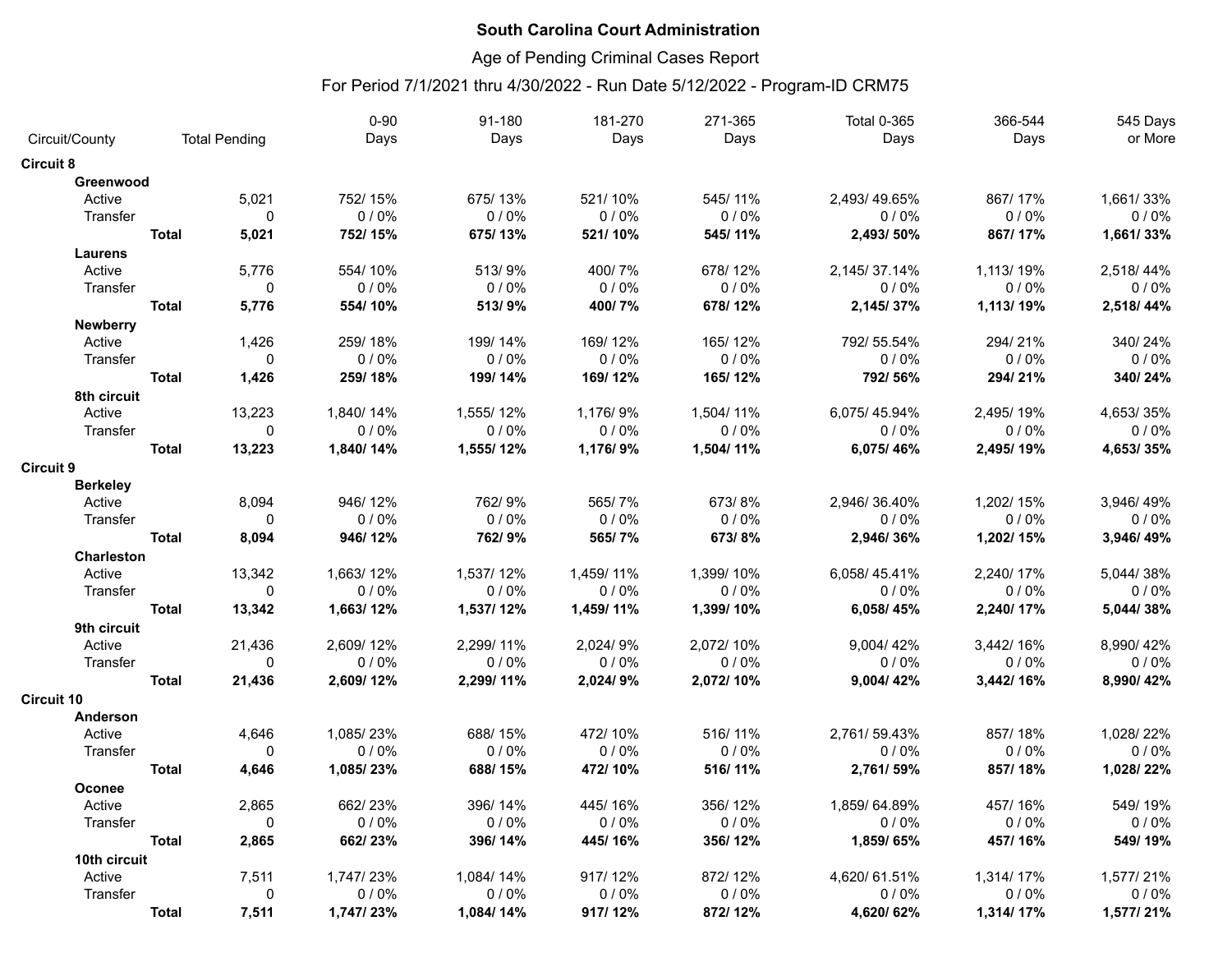# Age of Pending Criminal Cases Report

|                   |              |                      | $0 - 90$  | 91-180    | 181-270   | 271-365   | <b>Total 0-365</b> | 366-544   | 545 Days   |
|-------------------|--------------|----------------------|-----------|-----------|-----------|-----------|--------------------|-----------|------------|
| Circuit/County    |              | <b>Total Pending</b> | Days      | Days      | Days      | Days      | Days               | Days      | or More    |
| <b>Circuit 11</b> |              |                      |           |           |           |           |                    |           |            |
| Edgefield         |              |                      |           |           |           |           |                    |           |            |
| Active            |              | 441                  | 161/37%   | 100/23%   | 58/13%    | 64/15%    | 383/86.85%         | 32/7%     | 26/6%      |
| Transfer          |              | $\mathbf{0}$         | 0/0%      | 0/0%      | 0/0%      | 0/0%      | 0/0%               | 0/0%      | 0/0%       |
|                   | <b>Total</b> | 441                  | 161/37%   | 100/23%   | 58/13%    | 64/15%    | 383/87%            | 32/7%     | 26/6%      |
| Lexington         |              |                      |           |           |           |           |                    |           |            |
| Active            |              | 6,947                | 1,423/20% | 1.107/16% | 853/12%   | 699/10%   | 4.082/58.76%       | 1.221/18% | 1,644/24%  |
| Transfer          |              | 0                    | 0/0%      | 0/0%      | 0/0%      | 0/0%      | 0/0%               | 0/0%      | $0/0\%$    |
|                   | <b>Total</b> | 6,947                | 1,423/20% | 1,107/16% | 853/12%   | 699/10%   | 4,082/59%          | 1,221/18% | 1,644/24%  |
| <b>McCormick</b>  |              |                      |           |           |           |           |                    |           |            |
| Active            |              | 375                  | 86/23%    | 50/13%    | 101/27%   | 25/7%     | 262/69.87%         | 48/13%    | 65/17%     |
| Transfer          |              | 0                    | 0/0%      | 0/0%      | 0/0%      | 0/0%      | 0/0%               | 0/0%      | 0/0%       |
|                   | <b>Total</b> | 375                  | 86/23%    | 50/13%    | 101/27%   | 25/7%     | 262/70%            | 48/13%    | 65/17%     |
| Saluda            |              |                      |           |           |           |           |                    |           |            |
| Active            |              | 358                  | 93/26%    | 81/23%    | 72/20%    | 56/16%    | 302/84.36%         | 38/11%    | 18/5%      |
| Transfer          |              | $\mathbf 0$          | $0/0\%$   | 0/0%      | 0/0%      | 0/0%      | 0/0%               | 0/0%      | 0/0%       |
|                   | <b>Total</b> | 358                  | 93/26%    | 81/23%    | 72/20%    | 56/16%    | 302/84%            | 38/11%    | 18/5%      |
| 11th circuit      |              |                      |           |           |           |           |                    |           |            |
| Active            |              | 8,121                | 1,763/22% | 1,338/16% | 1,084/13% | 844/10%   | 5,029/61.93%       | 1,339/16% | 1,753/22%  |
| Transfer          |              | $\mathbf 0$          | 0/0%      | 0/0%      | 0/0%      | 0/0%      | 0/0%               | 0/0%      | 0/0%       |
|                   | <b>Total</b> | 8,121                | 1,763/22% | 1,338/16% | 1,084/13% | 844/10%   | 5,029/62%          | 1,339/16% | 1,753/22%  |
| <b>Circuit 12</b> |              |                      |           |           |           |           |                    |           |            |
| <b>Florence</b>   |              |                      |           |           |           |           |                    |           |            |
| Active            |              | 7.045                | 993/14%   | 757/11%   | 610/9%    | 665/9%    | 3,025/42.94%       | 1,420/20% | 2.600/37%  |
| Transfer          |              | $\mathbf{0}$         | 0/0%      | 0/0%      | 0/0%      | 0/0%      | 0/0%               | 0/0%      | 0/0%       |
|                   | <b>Total</b> | 7,045                | 993/14%   | 757/11%   | 610/9%    | 665/9%    | 3,025/43%          | 1,420/20% | 2,600/37%  |
| <b>Marion</b>     |              |                      |           |           |           |           |                    |           |            |
| Active            |              | 1,427                | 151/11%   | 173/12%   | 152/11%   | 160/11%   | 636/44.57%         | 247/17%   | 544/38%    |
| Transfer          |              | $\mathbf 0$          | 0/0%      | 0/0%      | 0/0%      | 0/0%      | 0/0%               | 0/0%      | 0/0%       |
|                   | <b>Total</b> | 1,427                | 151/11%   | 173/12%   | 152/11%   | 160/11%   | 636/45%            | 247/17%   | 544/38%    |
| 12th circuit      |              |                      |           |           |           |           |                    |           |            |
| Active            |              | 8,472                | 1,144/14% | 930/11%   | 762/9%    | 825/10%   | 3,661/43.21%       | 1,667/20% | 3,144/37%  |
| Transfer          |              | 0                    | 0/0%      | 0/0%      | 0/0%      | 0/0%      | 0/0%               | 0/0%      | 0/0%       |
|                   | <b>Total</b> | 8,472                | 1,144/14% | 930/11%   | 762/9%    | 825/10%   | 3,661/43%          | 1,667/20% | 3, 144/37% |
| <b>Circuit 13</b> |              |                      |           |           |           |           |                    |           |            |
| <b>Greenville</b> |              |                      |           |           |           |           |                    |           |            |
| Active            |              | 18,164               | 3,649/20% | 2,904/16% | 2,683/15% | 2,050/11% | 11,286/62.13%      | 3,087/17% | 3,791/21%  |
| Transfer          |              | 268                  | 6/2%      | 39/15%    | 41/15%    | 36/13%    | 122/45.52%         | 58/22%    | 88/33%     |
|                   | <b>Total</b> | 18,432               | 3,655/20% | 2,943/16% | 2,724/15% | 2,086/11% | 11,408/62%         | 3,145/17% | 3,879/21%  |
| <b>Pickens</b>    |              |                      |           |           |           |           |                    |           |            |
| Active            |              | 5.444                | 1,083/20% | 811/15%   | 824/15%   | 850/16%   | 3.568/65.54%       | 924/17%   | 952/17%    |
| Transfer          |              | $\mathbf{0}$         | 0/0%      | 0/0%      | 0/0%      | 0/0%      | 0/0%               | 0/0%      | 0/0%       |
|                   | <b>Total</b> | 5,444                | 1,083/20% | 811/15%   | 824/15%   | 850/16%   | 3,568/66%          | 924/17%   | 952/17%    |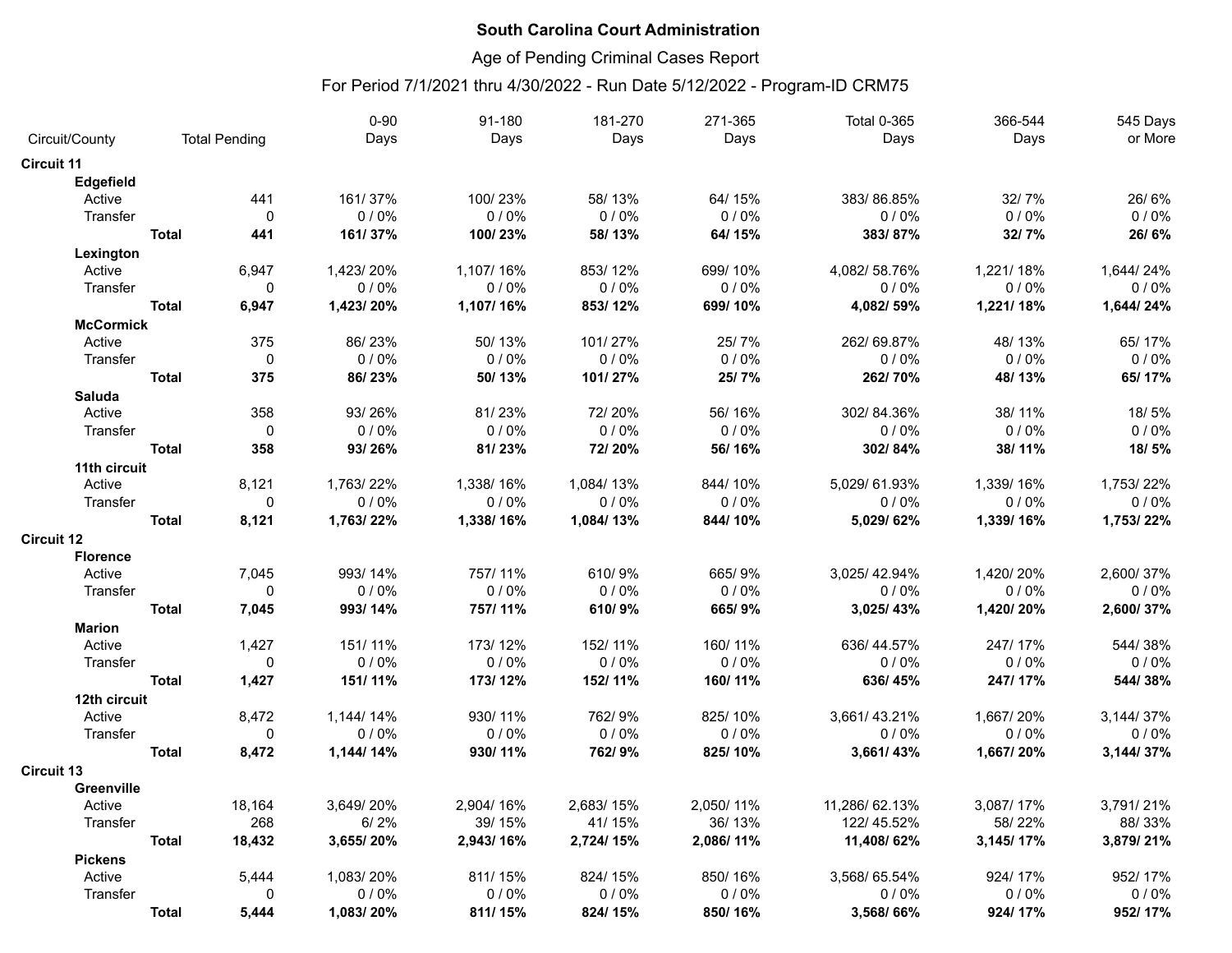# Age of Pending Criminal Cases Report

|                   |              |                      | $0 - 90$  | 91-180    | 181-270   | 271-365   | <b>Total 0-365</b> | 366-544   | 545 Days  |
|-------------------|--------------|----------------------|-----------|-----------|-----------|-----------|--------------------|-----------|-----------|
| Circuit/County    |              | <b>Total Pending</b> | Days      | Days      | Days      | Days      | Days               | Days      | or More   |
| <b>Circuit 13</b> |              |                      |           |           |           |           |                    |           |           |
| 13th circuit      |              |                      |           |           |           |           |                    |           |           |
| Active            |              | 23,608               | 4,732/20% | 3,715/16% | 3,507/15% | 2,900/12% | 14,854/62.92%      | 4,011/17% | 4,743/20% |
| Transfer          |              | 268                  | 6/2%      | 39/15%    | 41/15%    | 36/13%    | 122/45.52%         | 58/22%    | 88/33%    |
|                   | <b>Total</b> | 23,876               | 4,738/20% | 3,754/16% | 3,548/15% | 2,936/12% | 14,976/63%         | 4,069/17% | 4,831/20% |
| <b>Circuit 14</b> |              |                      |           |           |           |           |                    |           |           |
| <b>Allendale</b>  |              |                      |           |           |           |           |                    |           |           |
| Active            |              | 320                  | 45/14%    | 64/20%    | 26/8%     | 45/14%    | 180/56.25%         | 74/23%    | 66/21%    |
| Transfer          |              | $\mathbf 0$          | 0/0%      | 0/0%      | 0/0%      | 0/0%      | 0/0%               | 0/0%      | 0/0%      |
|                   | <b>Total</b> | 320                  | 45/14%    | 64/20%    | 26/8%     | 45/14%    | 180/56%            | 74/23%    | 66/21%    |
| <b>Beaufort</b>   |              |                      |           |           |           |           |                    |           |           |
| Active            |              | 5,007                | 507/10%   | 355/7%    | 394/8%    | 467/9%    | 1,723/34.41%       | 924/18%   | 2,360/47% |
| Transfer          |              | $\mathbf 0$          | 0/0%      | 0/0%      | 0/0%      | 0/0%      | 0/0%               | 0/0%      | 0/0%      |
|                   | <b>Total</b> | 5,007                | 507/10%   | 355/7%    | 394/8%    | 467/9%    | 1,723/34%          | 924/18%   | 2,360/47% |
| Colleton          |              |                      |           |           |           |           |                    |           |           |
| Active            |              | 2,169                | 289/13%   | 193/9%    | 211/10%   | 175/8%    | 868/40.02%         | 334/15%   | 967/45%   |
| Transfer          |              | $\mathbf 0$          | 0/0%      | 0/0%      | 0/0%      | 0/0%      | 0/0%               | 0/0%      | 0/0%      |
|                   | <b>Total</b> | 2,169                | 289/13%   | 193/9%    | 211/10%   | 175/8%    | 868/40%            | 334/15%   | 967/45%   |
| Hampton           |              |                      |           |           |           |           |                    |           |           |
| Active            |              | 881                  | 123/14%   | 70/8%     | 149/17%   | 151/17%   | 493/55.96%         | 155/18%   | 233/26%   |
| Transfer          |              | $\mathbf 0$          | 0/0%      | 0/0%      | 0/0%      | 0/0%      | 0/0%               | 0/0%      | 0/0%      |
|                   | <b>Total</b> | 881                  | 123/14%   | 70/8%     | 149/17%   | 151/17%   | 493/56%            | 155/18%   | 233/26%   |
| Jasper            |              |                      |           |           |           |           |                    |           |           |
| Active            |              | 1,345                | 203/15%   | 155/12%   | 156/12%   | 201/15%   | 715/53.16%         | 176/13%   | 454/34%   |
| Transfer          |              | $\mathbf 0$          | 0/0%      | 0/0%      | 0/0%      | 0/0%      | 0/0%               | 0/0%      | 0/0%      |
|                   | <b>Total</b> | 1,345                | 203/15%   | 155/12%   | 156/12%   | 201/15%   | 715/53%            | 176/13%   | 454/34%   |
| 14th circuit      |              |                      |           |           |           |           |                    |           |           |
| Active            |              | 9,722                | 1,167/12% | 837/9%    | 936/10%   | 1,039/11% | 3,979/40.93%       | 1,663/17% | 4,080/42% |
| Transfer          |              | $\mathbf 0$          | 0/0%      | 0/0%      | 0/0%      | 0/0%      | 0/0%               | 0/0%      | 0/0%      |
|                   | <b>Total</b> | 9,722                | 1,167/12% | 837/9%    | 936/10%   | 1,039/11% | 3,979/41%          | 1,663/17% | 4,080/42% |
| <b>Circuit 15</b> |              |                      |           |           |           |           |                    |           |           |
| Georgetown        |              |                      |           |           |           |           |                    |           |           |
| Active            |              | 1,392                | 236/17%   | 157/11%   | 190/14%   | 150/11%   | 733/52.66%         | 275/20%   | 384/28%   |
| Transfer          |              | $\mathbf{0}$         | 0/0%      | 0/0%      | 0/0%      | 0/0%      | 0/0%               | 0/0%      | 0/0%      |
|                   | <b>Total</b> | 1,392                | 236/17%   | 157/11%   | 190/14%   | 150/11%   | 733/53%            | 275/20%   | 384/28%   |
| <b>Horry</b>      |              |                      |           |           |           |           |                    |           |           |
| Active            |              | 8,687                | 2,012/23% | 1,374/16% | 1,198/14% | 1,186/14% | 5,770/66.42%       | 1,240/14% | 1,677/19% |
| Transfer          |              | $\mathbf 0$          | 0/0%      | 0/0%      | 0/0%      | 0/0%      | 0/0%               | 0/0%      | 0/0%      |
|                   | <b>Total</b> | 8,687                | 2,012/23% | 1,374/16% | 1,198/14% | 1,186/14% | 5,770/66%          | 1,240/14% | 1,677/19% |
| 15th circuit      |              |                      |           |           |           |           |                    |           |           |
| Active            |              | 10,079               | 2,248/22% | 1,531/15% | 1,388/14% | 1,336/13% | 6,503/64.52%       | 1,515/15% | 2,061/20% |
| Transfer          |              | 0                    | 0/0%      | 0/0%      | 0/0%      | 0/0%      | 0/0%               | 0/0%      | 0/0%      |
|                   | <b>Total</b> | 10,079               | 2,248/22% | 1,531/15% | 1,388/14% | 1,336/13% | 6,503/65%          | 1,515/15% | 2,061/20% |